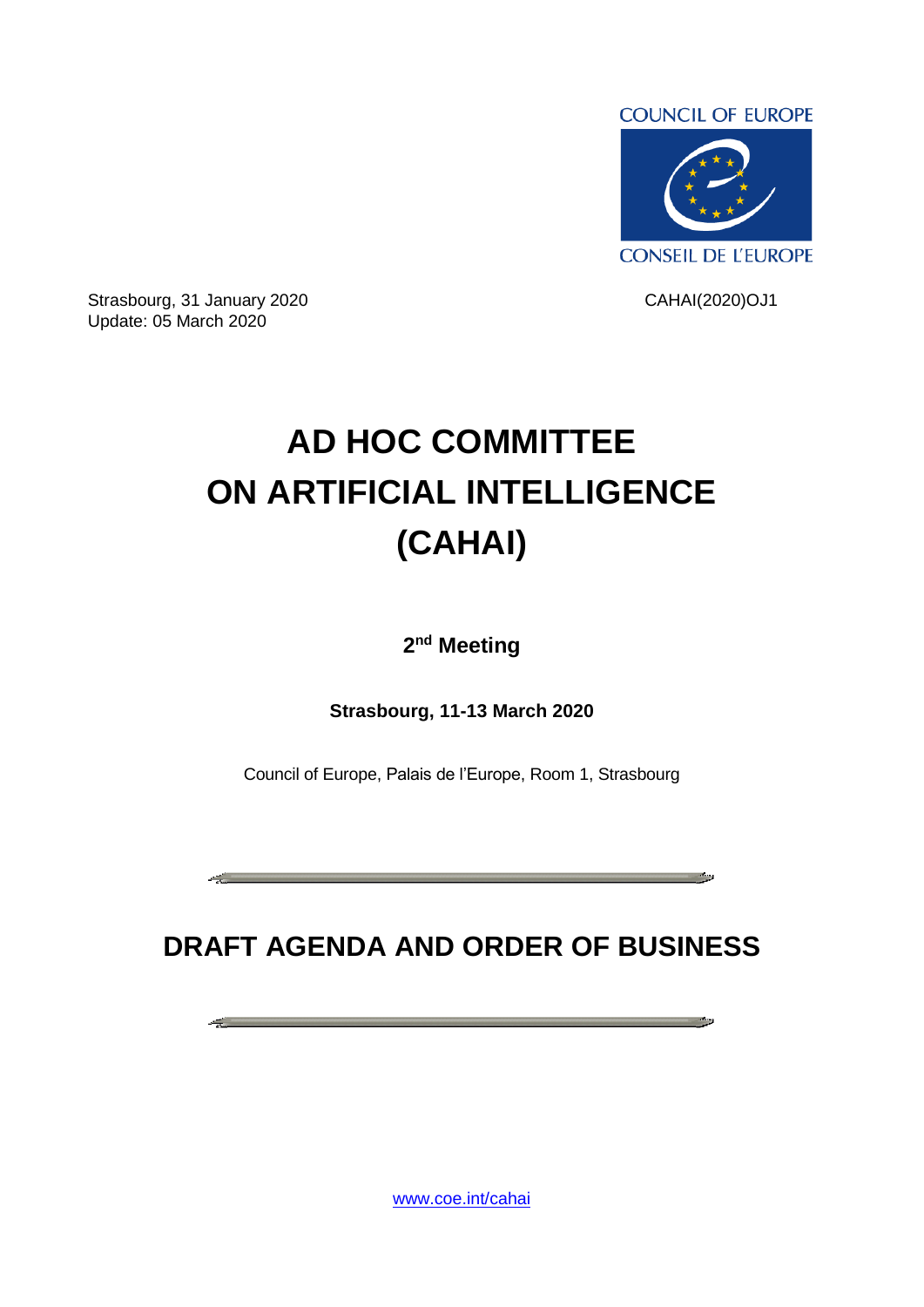## **DRAFT AGENDA**

|                                                            | 1. Opening of the meeting                                                                                                                                   |  |
|------------------------------------------------------------|-------------------------------------------------------------------------------------------------------------------------------------------------------------|--|
|                                                            | Mr Jan Klejissen, Director, Information Society - Action<br>against Crime, Directorate General of Human Rights and<br>Rule of Law                           |  |
|                                                            | Ms Claudia Luciani, Director of Human Dignity, Equality<br>$\bullet$<br>and Governance, Directorate General of Democracy                                    |  |
| CAHAI(2020)OJ1                                             | 2. Adoption of the Agenda and Order of Business                                                                                                             |  |
| CAHAI(2020)OJA1                                            |                                                                                                                                                             |  |
|                                                            | 3. Information by the Chair and the Secretariat                                                                                                             |  |
|                                                            | 4. Exchange of views. From ethics to law: key principles on<br>the development, design and application of artificial<br>intelligence                        |  |
|                                                            | 4.1 Keynote speech by Ms Joanna Bryson, Professor of Ethics &<br>Technology at Hertie School of Governance, on ethics of Artificial<br>intelligence systems |  |
|                                                            | 4.2 Presentation on ethical principles on the design, development<br>and application of Artificial intelligence systems                                     |  |
|                                                            | 5. Admission of observers to the CAHAI                                                                                                                      |  |
|                                                            | Presentation by the different organisations applying for observer<br>status, followed by decision by the CAHAI                                              |  |
| CAHAI(2019)05-fin                                          | Background document: Admission of observers to the<br><b>CAHAI</b>                                                                                          |  |
| CAHAI(2020)05-prov-rev1<br>CAHAI (2020)04-prov(restricted) | Compilation of expressions of interests<br>Overview of expressions of interests                                                                             |  |
|                                                            | 6. Information on the work on artificial intelligence by CAHAI<br>members, participants and observers                                                       |  |
|                                                            | 6.1 Update by CAHAI member and observer States                                                                                                              |  |
| <b>CAHAI(2019)INF2-rev2</b><br>CAHAI(2019)INF1-rev2        | 6.2 Update by CAHAI participants                                                                                                                            |  |
|                                                            | 6.3 Update by the European Network of National Human Rights<br>Institutions and other civil society representatives                                         |  |
|                                                            | 6.4 Update by Council of Europe partner Internet companies and<br>representative associations                                                               |  |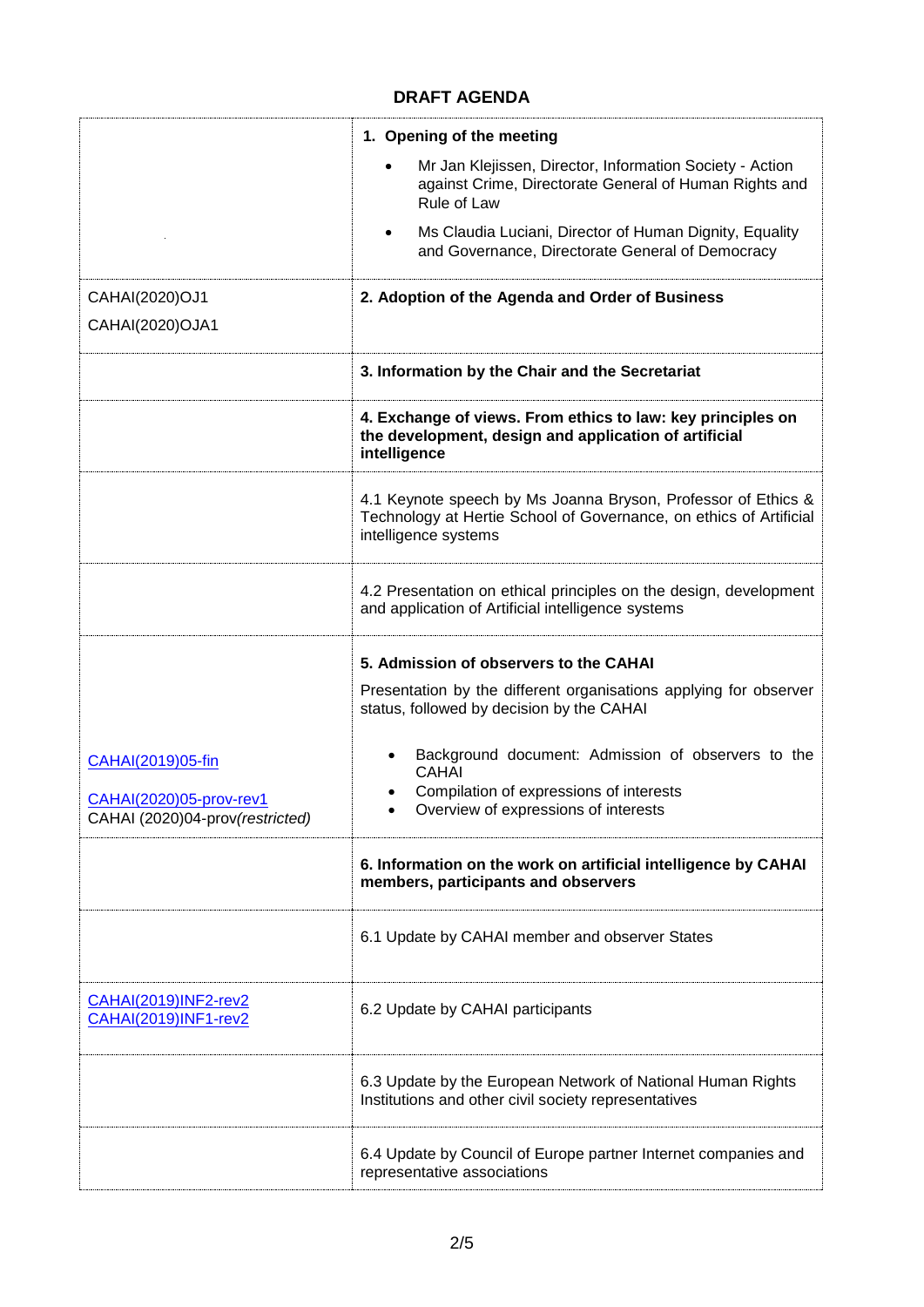|                                                                                         | 7. Exchange of views. Different instances of artificial<br>intelligence strategies, policies and legal frameworks: a<br>perspective beyond Europe                                                                          |
|-----------------------------------------------------------------------------------------|----------------------------------------------------------------------------------------------------------------------------------------------------------------------------------------------------------------------------|
|                                                                                         | 8. Draft outline of the feasibility study                                                                                                                                                                                  |
| CAHAI(2020)06-prov                                                                      | 8.1 Mapping and analysis of the main opportunities and risks of<br>artificial intelligence to Human Rights, the Rule of Law and<br>Democracy                                                                               |
|                                                                                         | Presentations, followed by discussion, by<br>Ms Catelijne Muller, President of the Alliance for<br>Artificial Intelligence (ALLAI)                                                                                         |
| CAHAI(2020)07-prov                                                                      | 8.2 Mapping of soft law instruments concerning the design,<br>development and application of artificial intelligence                                                                                                       |
|                                                                                         | Presentation, followed by discussion, by Mr Marcello<br>lenca and Ms Effy Vayena, senior researchers at the<br>Health Ethics & Policy Lab, Department of Health<br>Sciences and Technology at ETH Zurich, Switzerland      |
| CAHAI(2020)08-prov                                                                      | 8.3 Mapping of Council of Europe and international binding<br>instruments relevant to the design, development and<br>application of artificial intelligence in the field of human rights,<br>democracy and the rule of law |
|                                                                                         | Presentation, followed by discussion, by<br>Mr Alessandro Mantelero, Tenured Aggregate<br>Professor at Politecnico di Torino, Italy                                                                                        |
|                                                                                         | 8.4 Feedback by CoE intergovernmental Committees and other<br>CoE bodies on key issues arising in the framework of their<br>respective areas of work, to be addressed by the feasibility<br>study                          |
|                                                                                         | 8.5 Including a gender perspective in the feasibility study                                                                                                                                                                |
|                                                                                         | Presentation, followed by discussion, by Ms Jana<br>Novohradska, Gender Equality Rapporteur                                                                                                                                |
|                                                                                         | 8.6 Stock-tacking of the outcome of the consultations of CAHAI<br>member states and observers to date                                                                                                                      |
| CAHAI(2020)01-rev2<br>CAHAI(2020)02-rev1(restricted)<br>CAHAI(2020)09-prov (restricted) | List of responses<br>Compilation of responses<br>Analysis of responses                                                                                                                                                     |
|                                                                                         | 8.7 Overview of the Council of Europe's typology of legal<br>instruments                                                                                                                                                   |
|                                                                                         | • Presentation, followed by discussion, by Mr Jorg<br>Polakiewicz, JurisConsult of the Council of Europe                                                                                                                   |
| <b>CAHAI(2020)10-prov</b>                                                               | 8.8 Wrap-up of the discussion as regards the content of the<br>feasibility study and discussion of the working methods of the                                                                                              |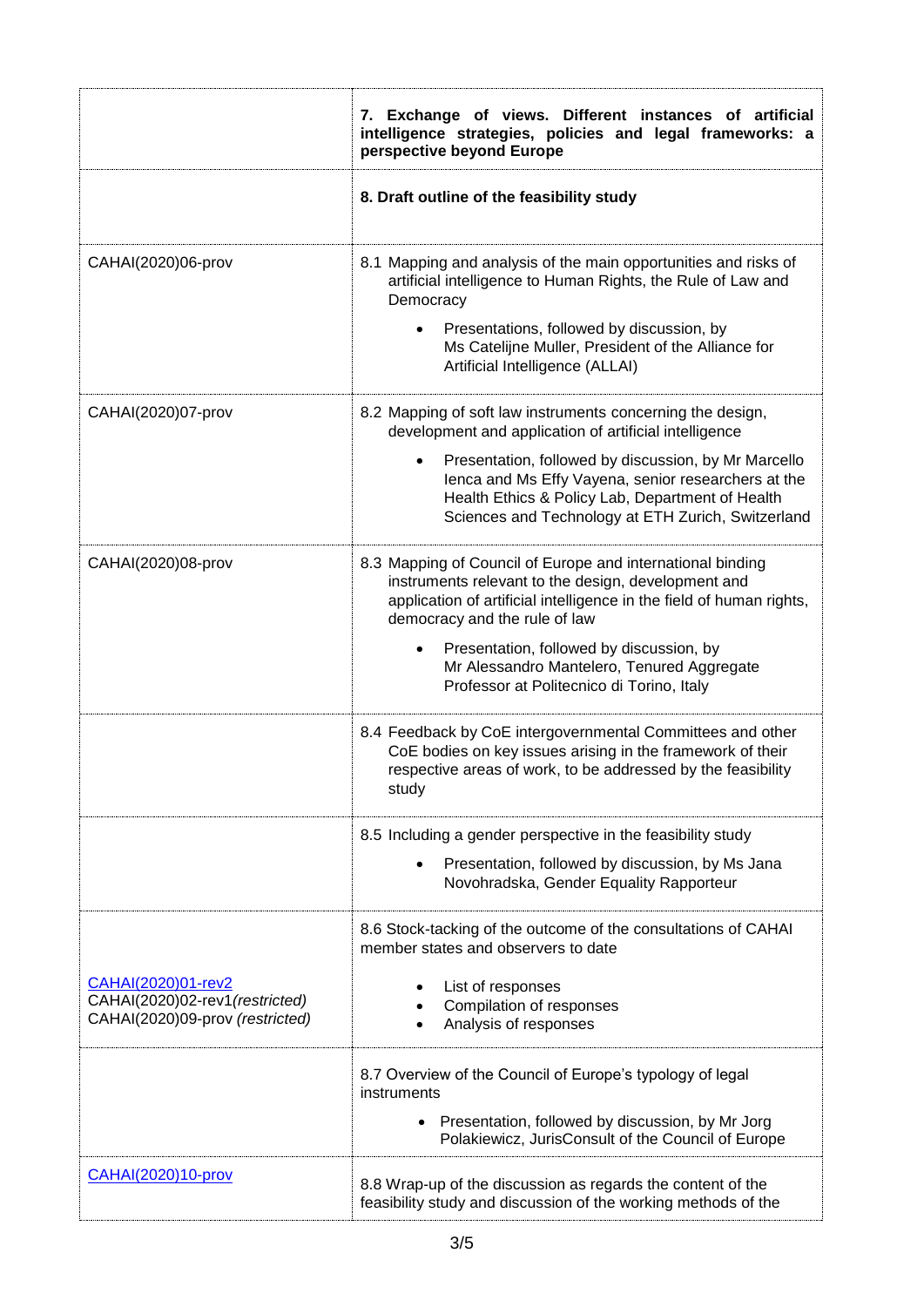|                                                        | CAHAI for its finalisation: proposal of a table of contents and<br>potential roadmap                                                                           |  |
|--------------------------------------------------------|----------------------------------------------------------------------------------------------------------------------------------------------------------------|--|
| CAHAI(2019)04-fin                                      | 9. Multi-stakeholder consultations: exchange of views on<br>format, relevant stakeholders, working methods and calendar                                        |  |
| CAHAI(2020)03-prov                                     | Multi-stakeholder consultations: the way forward - discussion<br>paper                                                                                         |  |
| CAHAI(2020)11-prov                                     | 10. CAHAI's draft progress report to the Committee of<br><b>Ministers</b>                                                                                      |  |
|                                                        | Exchange of views with member states, observers and<br>participants to the CAHAI                                                                               |  |
| <b>CAHAI-BU(2020)REP1</b>                              | 11. Working methods of the Bureau                                                                                                                              |  |
| CM/Inf(2019)22                                         | 12. Information on key events                                                                                                                                  |  |
|                                                        | a. 2020 Conferences of Specialised Ministers of relevance for<br>children's rights aspects (themes: artificial intelligence, media,<br>human rights in sports) |  |
|                                                        | b. 2020 Conference of Ministers responsible for Media and<br>Information Society: Artificial Intelligence - Intelligent Politics, 28-<br>29 May, Cyprus        |  |
|                                                        | 13. Recommendations of the Parliamentary Assembly                                                                                                              |  |
| Recommendation 2167 (2019)<br>CM/Del/Dec(2020)1364/3.1 | PACE Recommendation 2167 (2019) – "Role of education in the<br>digital era: from "digital natives" to "digital citizens"                                       |  |
| CAHAI(2020)06-prov                                     | 14. Dates and place of the next meetings                                                                                                                       |  |
|                                                        | 15. Any other business                                                                                                                                         |  |
| CAHAI(2020)12-prov                                     | 16. Adoption of the abridged report and close of the meeting                                                                                                   |  |

## **DRAFT ORDER OF BUSINESS**

 $\overline{\phantom{a}}$ 

| 11 March | Morning<br>(from 9.30 am) | Items 1,2,3,4,5                     |
|----------|---------------------------|-------------------------------------|
|          | Afternoon                 | Item 6                              |
| 12 March | Morning                   | Items 7,8                           |
|          | Afternoon                 | Items 8 (continued)                 |
| 13 March | Morning                   |                                     |
|          | Afternoon (until 3.30 pm) | Items 9, 10, 11, 12, 13, 14, 15, 16 |